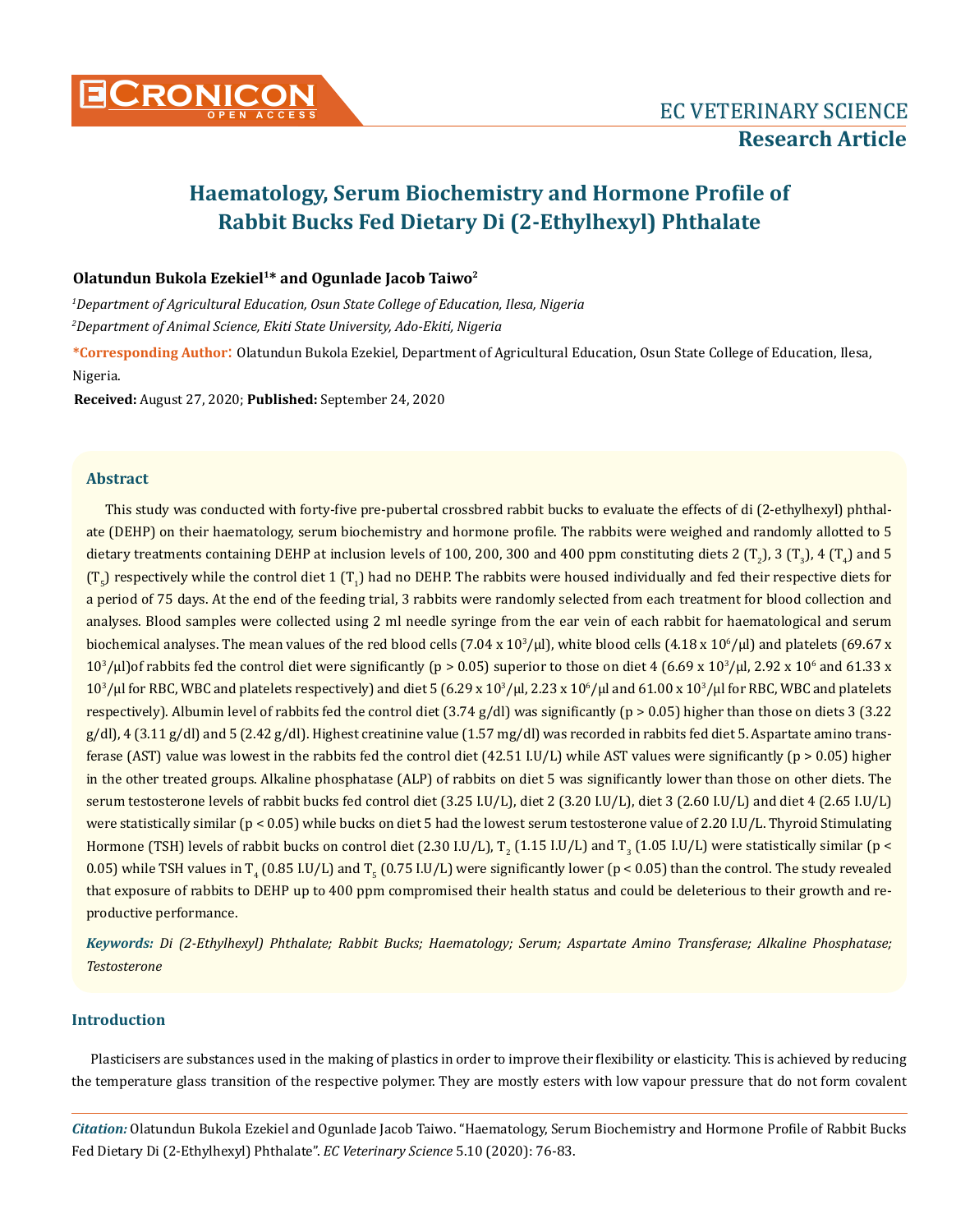77

bond with the polymer but interact with it only physically in order to produce a homogeneous compound. They are liquid or solid, odourless and colourless. Plasticisers are also used in other products like rubbers, varnishes, adhesives, coatings, pesticides and sealants [1].

Phthalates are chemical compounds commonly used as plasticisers and because of their volatility, they have been reportedly found to be environmental contaminants. Their presence in water, soil and animal feedstuffs has been reported [2-4]. They are endocrine disrupting substances and their effects on many animals have been reported [5]. The term phthalate encompasses many chemical compounds including dimethyl phthalate (DMP), Diethyl phthalate (DEP), Dibutyl phthalate (DBP), Dicyclohexyl phthalate (DCHP), Di-n-octyl phthalate (DOP), Di- (2-ethylhexyl) phthalate (DEHP), Di-isononyl phthalate (DiNP), and Benzylbutyl phthalate (BzBP), which is commonly called butyl benzyl phthalate (BBP) [6].

Phthalates like DBP, DiNP and DEHP have been reported to induce alterations in blood parameters in fish [7,8], rats [9-11] and monkeys [12]. However, little is known about the effect of DEHP on blood parameters of rabbits. Therefore, the present investigation was designed with the aim of evaluating the effects of graded levels of dietary DEHP on haematology, serum biochemistry and hormone production of rabbit bucks.

## **Materials and Methods**

## **Experimental site**

The experiment was carried out at the rabbitry unit of the Teaching and Research Farm, Ekiti State University, Ado Ekiti, Nigeria. The site is located on Latitude  $7^{\circ}37^115^{11}\text{N}$  and Longitude  $05^{\circ}13^{\circ}28^{\circ}\text{E}$  with the temperature range of 21 to 28°C.

## **Formulation of experimental diets**

Analytical standard on purity of over 99.5% Di (2-ethylhexyl) phthalate was purchased from Sigma-Aldrich, USA through Bristol Scientific Company, Lagos, Nigeria and was used for this study at the following inclusion levels:

- **Treatment 1: Control diet.**
- **Treatment 2:** Control diet + 100ppm DEHP.
- **Treatment 3:** Control diet + 200ppm DEHP.
- **Treatment 4:** Control diet + 300ppm DEHP.
- **Treatment 5:** Control diet + 400ppm DEHP.

The gross composition of experimental diet is shown on table 1.

| <b>Ingredient</b>          | <b>Composition</b> |  |  |  |
|----------------------------|--------------------|--|--|--|
| Maize                      | 20                 |  |  |  |
| Soybean meal               | 20                 |  |  |  |
| Fish meal                  | 1                  |  |  |  |
| Palm kernel meal           | 10.5               |  |  |  |
| Rice Husk                  | 20                 |  |  |  |
| Wheat offal                | 25                 |  |  |  |
| $DCP^*$                    | 2                  |  |  |  |
| Limestone                  | 1                  |  |  |  |
| Vit. mineral premix        | 0.25               |  |  |  |
| Salt                       | 0.25               |  |  |  |
| Total                      | 100                |  |  |  |
| <b>Calculated analysis</b> |                    |  |  |  |
| Crude protein (%)          | 17.99              |  |  |  |
| $D.E$ (kcal/kg)            | 2,789.10           |  |  |  |
| Crude fiber (%)            | 11.33              |  |  |  |



*Citation:* Olatundun Bukola Ezekiel and Ogunlade Jacob Taiwo. "Haematology, Serum Biochemistry and Hormone Profile of Rabbit Bucks Fed Dietary Di (2-Ethylhexyl) Phthalate". *EC Veterinary Science* 5.10 (2020): 76-83.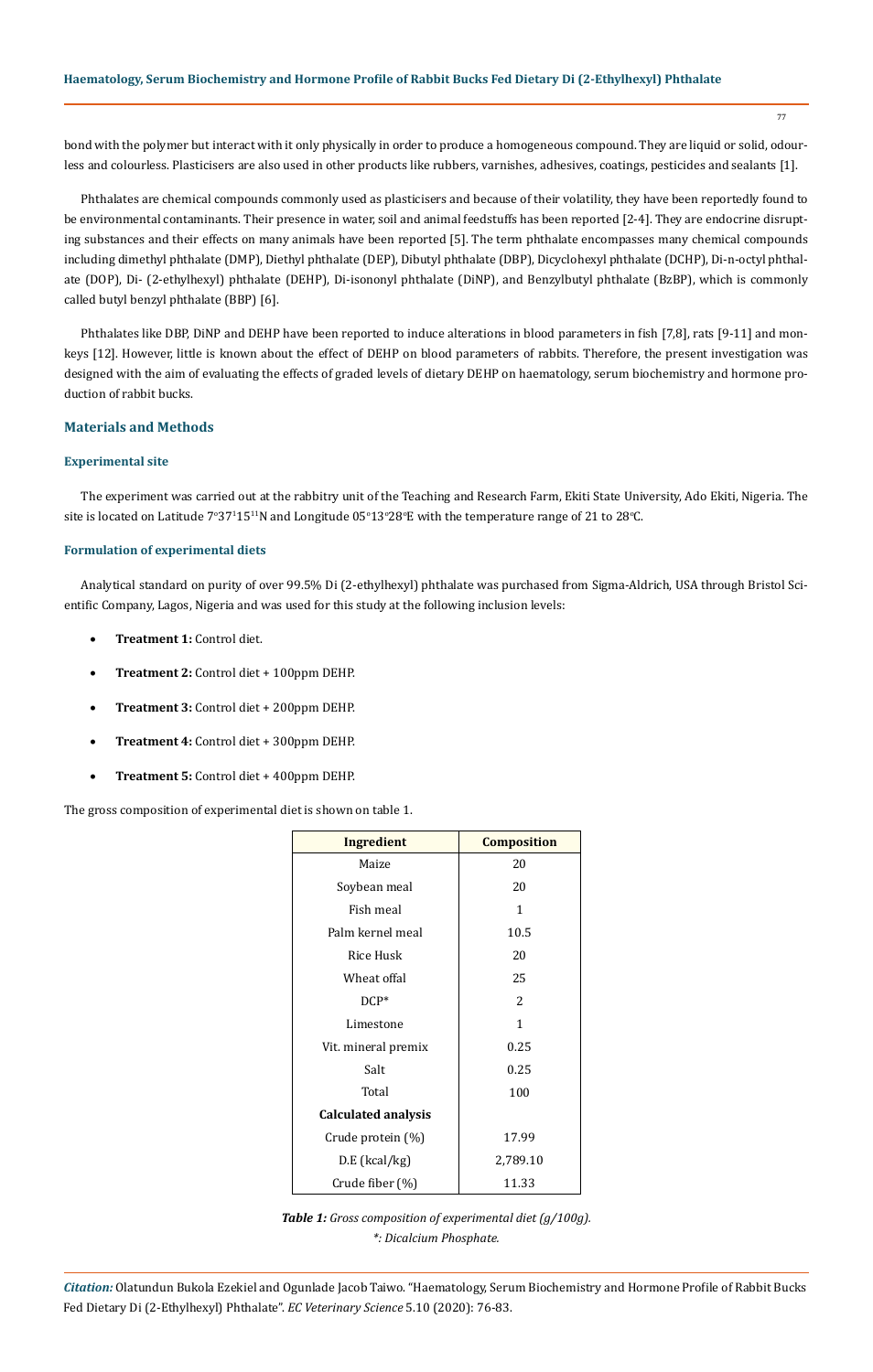## **Experimental rabbits and design**

Forty-five pre-pubertal rabbit bucks (crosses) were purchased from reputable rabbit farmers in Oyo and Ekiti States, Nigeria. All the rabbits were fed the control diet and provided water *ad libitum* during acclimatization period which lasted for 2 weeks after which they were weighed and randomly allotted to 5 dietary treatments as described above. Each treatment had 9 replicates with 1 rabbit per replicate in a completely randomized design. At the end of the feeding trial, which lasted for 75 days, three (3) rabbit bucks were randomly selected from each treatment for blood collection and analyses.

## **Collection of blood samples**

Blood samples were collected using 2 ml needle syringe from the marginal ear veins of each rabbit into vacutainer bottles containing ethylene diamine tetra acetic acid (EDTA) and another vacutainer bottles without EDTA. The vacutainer bottles with EDTA were immediately capped and content mixed gently for about a minute by repeated inversion and taken to the laboratory for haematological analyses while vacutainer bottles without EDTA were allowed to stand in a slanting position for about 6 hours and serum decanted for biochemical studies. The haematological and biochemical studies were carried out as described by Jain [10,13,14].

#### **Hormonal assay**

The test for hormonal parameters in the blood serum was carried out with the aid of the tube-based enzyme immunoassay (EIA) method. The procedure used for the hormonal assay was according to the method of Micaleft., *et al*. [15] as described for the Kit (BioCheck ELISA Assay, USA).

#### **Statistical analysis**

Data obtained were subjected to standard statistical analysis using ANOVA procedure of Statistical Analysis Systems Institute (SAS, 1999) while the treatment means were separated using the Duncan's Multiple Range Test of SAS [16].

## **Results**

Table 2 shows the haematological indices of rabbit bucks fed varied levels of dietary DEHP. Statistical analysis of the results showed that the mean values of the red blood cells (7.04 x  $10^3/\mu$ ), white blood cells (4.18 x  $10^6/\mu$ ) and platelets (69.67 x  $10^3/\mu$ ) of rabbits fed the control diet were significantly (p > 0.05) superior to those on diet 4 (6.69 x 10<sup>3</sup>/μl, 2.92 x 10<sup>5</sup> and 61.33 x 10<sup>3</sup>/μl for RBC, WBC and platelets respectively) and diet 5 (6.29 x  $10^3/\mu$ l, 2.23 x  $10^6/\mu$ l and 61.00 x  $10^3/\mu$  for RBC, WBC and platelets respectively).

| <b>Dietary Treatments</b> | $T_{1}$              | $T_{2}$              | $T_{3}$              | T <sub>4</sub>     | T <sub>5</sub>     |            |
|---------------------------|----------------------|----------------------|----------------------|--------------------|--------------------|------------|
| <b>Parameters</b>         | <b>Control</b>       | $100$ ppm            | <b>200 ppm</b>       | <b>300 ppm</b>     | <b>400 ppm</b>     | <b>SEM</b> |
| PCV(%)                    | 38.67                | 41.67                | 40.33                | 42.33              | 43.00              | 0.31       |
| Haemoglobin (g/dl)        | 12.77                | 12.73                | 11.77                | 11.63              | 11.53              | 0.07       |
| RBC $(x10^3/\mu l)$       | 7.04 <sup>a</sup>    | $6.98$ <sup>ab</sup> | $6.91$ <sup>ab</sup> | 6.69 <sup>b</sup>  | 6.29 <sup>b</sup>  | 0.06       |
| WBC $(x10^6/\mu l)$       | 4.18 <sup>a</sup>    | $3.33^{ab}$          | $3.30^{ab}$          | 2.92 <sup>b</sup>  | 2.23 <sup>b</sup>  | 0.15       |
| Platelets $(x10^3/\mu l)$ | $69.67$ <sup>a</sup> | $64.00^{ab}$         | $63.33^{ab}$         | 61.33 <sup>b</sup> | 61.00 <sup>b</sup> | 1.64       |
| $MCHC$ (g/dl)             | 33.04                | 33.63                | 33.71                | 33.25              | 32.96              | 0.03       |
| MCH (pg)                  | 20.30                | 19.94                | 20.35                | 20.18              | 20.51              | 0.04       |
| MCV $(\mu^3)$             | 61.47                | 59.28                | 60.39                | 60.67              | 62.25              | 0.12       |
| Lymphocytes $(\%)$        | 71.00                | 70.68                | 70.67                | 70.00              | 69.94              | 0.36       |
| Neutrophil (%)            | 26.33                | 25.68                | 25.67                | 25.10              | 27.86              | 0.37       |
| Monocytes (%)             | 1.00                 | 2.24s                | 2.33                 | 2.99               | 1.00               | 0.08       |
| Eosinophil (%)            | 1.67                 | 1.40                 | 1.33                 | 2.00               | 1.20               | 0.01       |

*Table 2: Haematological indices of rabbit bucks fed varied levels of dietary DEHP.*

*Values shown on the table are means.*

*SEM: Standard Error of Means; PCV: Packed Cell Volume; RBC: Red Blood Cell; WBC: White Blood Cell; MCHC: Mean Cell Haemoglobin Concentration; MCH: Mean Cell Haemoglobin; MCV: Mean Cell Volume; ppm: Part Per Million (Equivalent of mg/kg).*

*Citation:* Olatundun Bukola Ezekiel and Ogunlade Jacob Taiwo. "Haematology, Serum Biochemistry and Hormone Profile of Rabbit Bucks Fed Dietary Di (2-Ethylhexyl) Phthalate". *EC Veterinary Science* 5.10 (2020): 76-83.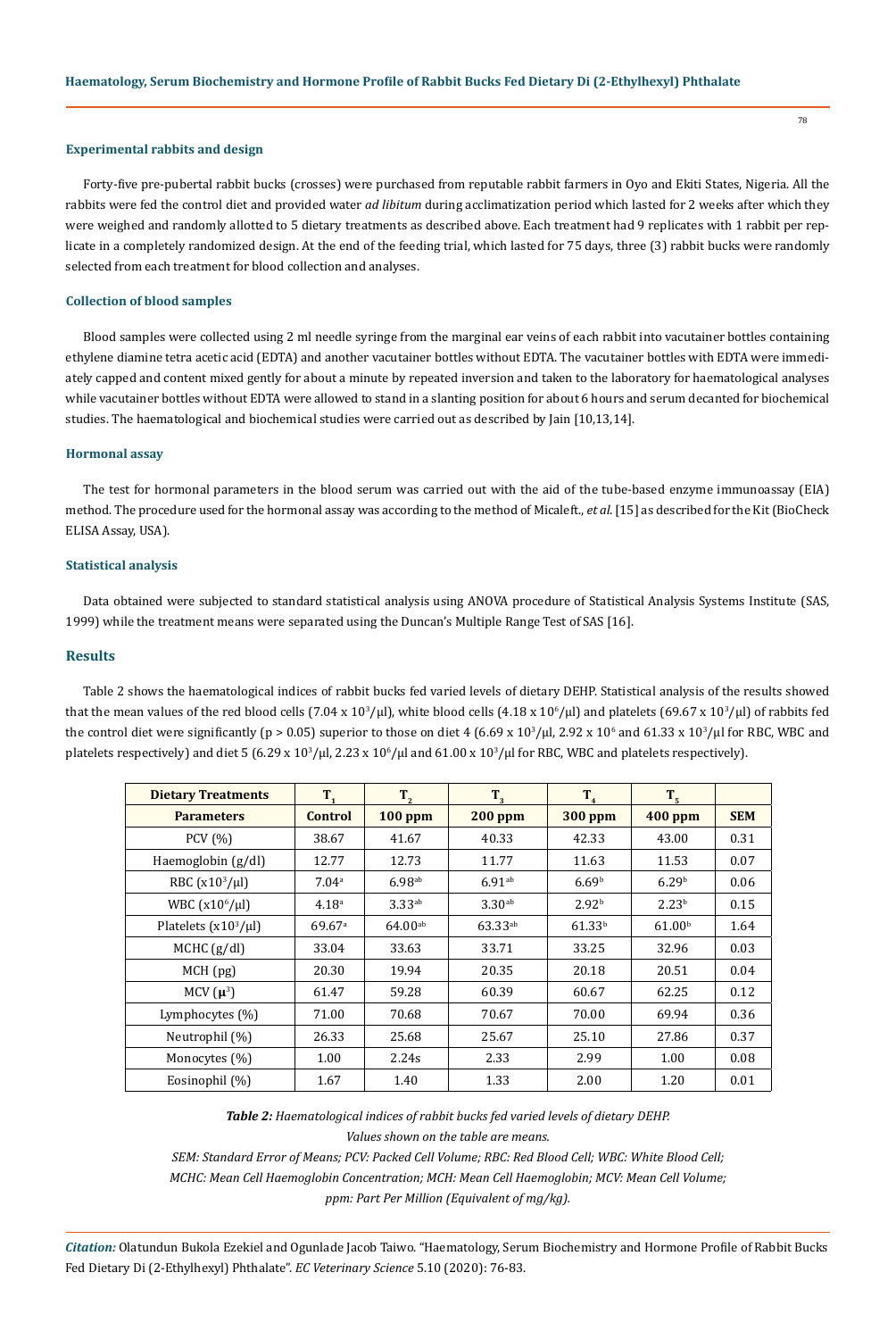79

Data on serum protein quality, enzyme activities and some chemical components in the serum of rabbit bucks fed diets contaminated with varied levels of DEHP are presented in table 3. Exposure of bucks to dietary DEHP at the various inclusion levels did not significantly alter some serum biochemical parameters like total protein, globulin, urea, ALT, cholesterol, HDL and LDL. However, albumin level of rabbits fed the control diet  $(3.74 \text{ g/dl})$  was significantly  $(p > 0.05)$  higher than those on diets 3  $(3.22 \text{ g/dl})$ , 4  $(3.11 \text{ g/dl})$  and 5  $(2.42 \text{ g/dl})$ g/dl). Highest creatinine value (1.57 mg/dl) was recorded in rabbits fed diet 5. Aspartate amino transferase (AST) value was lowest in the rabbits fed the control diet (42.51 I.U/L) while AST values were significantly ( $p > 0.05$ ) higher in the other treated groups. Alkaline phosphatase (ALP) of rabbits on diet 5 was significantly lower than those on other diets. From Table 4, the serum testosterone levels of rabbit bucks fed control diet (3.25 I.U/L), diet 2 (3.20 I.U/L), diet 3 (2.60 I.U/L) and diet 4 (2.65 I.U/L) were statistically similar (p < 0.05) while bucks on diet 5 had the lowest serum testosterone value of 2.20 I.U/L. Thyroid Stimulating Hormone (TSH) levels of rabbit bucks on control diet (2.30 I.U/L),  $T_2$  (1.15 I.U/L) and  $T_3$  (1.05 I.U/L) were statistically similar (p < 0.05) while TSH values in  $T_4$  (0.85 I.U/L) and  $T_5$  $(0.75$  I.U/L) were significantly lower  $(p < 0.05)$  than the control.

| <b>Dietary Treatments</b> | $T_{1}$           | $T_{2}$            | $T_{3}$                | $T_{4}$            | T <sub>5</sub>    |            |
|---------------------------|-------------------|--------------------|------------------------|--------------------|-------------------|------------|
| <b>Parameters</b>         | <b>Control</b>    | $100$ ppm          | <b>200 ppm</b>         | <b>300 ppm</b>     | <b>400 ppm</b>    | <b>SEM</b> |
| Total Protein (g/dl)      | 9.22              | 9.27               | 8.79                   | 8.47               | 7.43              | 0.18       |
| Albumin $(g/d)$           | 3.74 <sup>a</sup> | 3.60 <sup>ab</sup> | 3.22 <sup>b</sup>      | 3.11 <sup>b</sup>  | 2.42c             | 0.08       |
| Globalin (g/dl)           | 5.48              | 5.67               | 5.57                   | 5.36               | 5.01              | 0.20       |
| Creatinine (mg/dl)        | 1.00 <sup>b</sup> | 1.07 <sup>b</sup>  | 1.07 <sup>b</sup>      | 1.23 <sup>ab</sup> | 1.57 <sup>a</sup> | 0.01       |
| Urea $(mg/dl)$            | 20.26             | 19.97              | 22.80                  | 20.28              | 21.62             | 0.17       |
| AST (I.U/L)               | 42.51c            | 53.61 <sup>b</sup> | $62.66$ <sup>abc</sup> | $78.64^{ab}$       | 85.54a            | 2.63       |
| ALT $(I.U/L)$             | 30.99             | 35.31              | 40.30                  | 41.15              | 42.47             | 1.32       |
| ALP $(IJ/L)$              | 119.96a           | 115.61ab           | 114.78ab               | 107.59b            | 96.04c            | 2.23       |
| CHOL (mg/dl)              | 103.00            | 104.34             | 104.85                 | 105.27             | 105.34            | 1.17       |
| HDL(mg/dl)                | 81.09             | 94.75              | 78.69                  | 82.32              | 64.96             | 1.53       |
| $LDL$ (mg/dl)             | 30.18             | 36.23              | 33.11                  | 30.72              | 27.63             | 0.41       |

*Table 3: Serum biochemical indices of rabbit bucks fed varied levels of dietary DEHP. a,b,c, means on the same row with different superscripts are statistically different (p < 0.05). SEM: Standard Error of Means; AST: Aspartate Amino Transferase; ALT: Alanine Amino Transferase; ALP: Alkaline Phosphatase; CHOL: Cholesterol; HDL: High Density Lipoprotein; LDL: Low Density Lipoprotein; ppm: Part Per Million (Equivalent of mg/kg).*

Data on hormone production of rabbit bucks fed varied levels of DEHP are presented in table 4. The DEHP failed to elicit any significant changes in the LH and FSH of bucks. However, significant variations ( $p < 0.05$ ) were obtained in the testosterone and thyroid stimulating hormone levels.

| <b>Dietary Treatments</b> | т                 | T                 | $T_{3}$            | т           |                   |            |
|---------------------------|-------------------|-------------------|--------------------|-------------|-------------------|------------|
| Hormone Level (I.U/L)     | Control           | $100$ ppm         | $200$ ppm          | $300$ ppm   | $400$ ppm         | <b>SEM</b> |
| LH                        | 11.00             | 12.00             | 12.50              | 9.50        | 9.50              | 0.11       |
| <b>FSH</b>                | 8.50              | 9.50              | 9.50               | 7.50        | 7.00              | 0.09       |
| Testosterone              | 3.25 <sup>a</sup> | 3.20 <sup>a</sup> | 2.60 <sup>ab</sup> | $2.65^{ab}$ | 2.20 <sup>b</sup> | 0.06       |
| TSH                       | 2.30 <sup>a</sup> | $1.15^{ab}$       | $1.05^{ab}$        | $0.85^{b}$  | 0.75 <sup>b</sup> | 0.01       |

*Table 4: Serum hormones of rabbit bucks fed varied levels of dietary DEHP. a,b,c, means on the same row with different superscripts are statistically different (p < 0.05). SEM: Standard Error of Means; LH: Luteinizing Hormone; FSH: Follicle Stimulating Hormone; TSH: Thyroid Stimulating Hormone; ppm: Part Per Million (Equivalent of mg/kg).*

*Citation:* Olatundun Bukola Ezekiel and Ogunlade Jacob Taiwo. "Haematology, Serum Biochemistry and Hormone Profile of Rabbit Bucks Fed Dietary Di (2-Ethylhexyl) Phthalate". *EC Veterinary Science* 5.10 (2020): 76-83.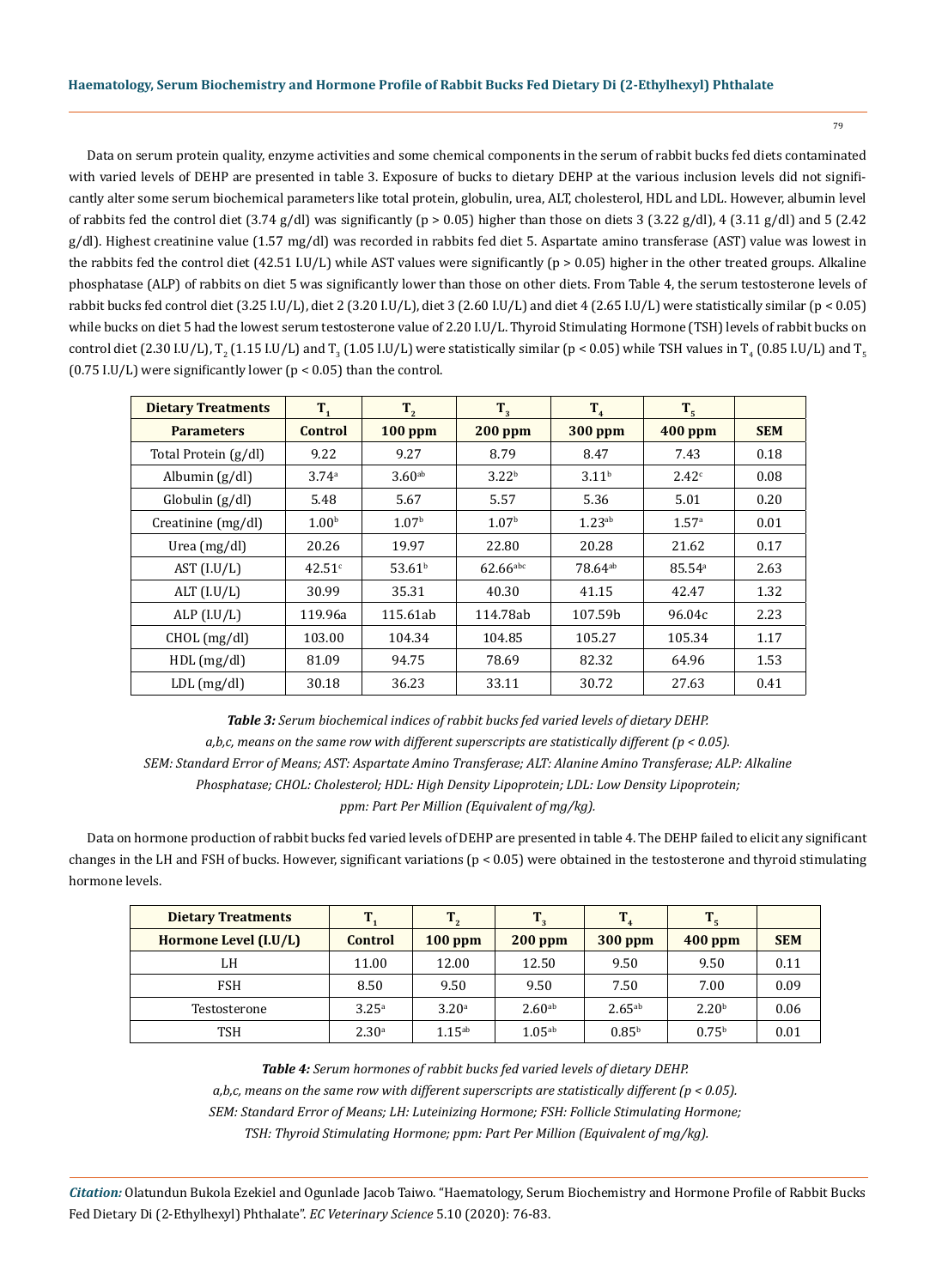## **Discussion**

The haematological parameters of the experimental bucks suggest that their health status was compromised by incorporation of DEHP. The data obtained shows that DEHP caused a significant decrease in the red blood cells, white blood cells and platelets of the bucks. Similar observation was reported by Karabulut and Barlas [17] and George., *et al*. [10] and this reduction in the RBCs of rabbit bucks exposed to DEHP most likely depicts the physiological execution of haemopoietic system, which is considered as the most susceptible marker with respect to environmental contaminants. Erythrocyte count reduction produced erythropenia which could be ascribed to an amplified instability leading to reduction in the existence of the erythrocytes [10].

The decrease in white blood cells can be attributed to reasons reported in the case of other plasticizers. Plasticizers like Bisphenol A (BPA) have been shown to inhibit lymphocyte mitogenesis and macrophage adhesion [10]. Lymphopenia and granulocytosis have been observed after exposure to numerous toxins [18]. These changes in differential white blood cell count also give evidence for decreased level of nonspecific immunity in rabbits after exposure to toxic substances like DEHP [18].

Platelet as one of the main components in the hematological system plays an irreplaceable role in coagulation function. The platelet counts of rabbit bucks treated with varied levels of DEHP significantly reduced compared with the control. This result is similar to the findings of Pugh., *et al* [12]. Decrease in the level of platelets circulating in the blood may result in blood coagulation problem leading to serious haemorrhage [19]. It therefore implies rabbits fed DEHP contaminated diets could be said to be prone to haemorrhage, although physical sign of this condition was not observed in the bucks.

The significant decrease in albumin level is consistent with the findings of Walseth., *et al.* [20] for rats after treatment with DBP. Also, Crocker., *et al.* [21], Pugh., *et al.* [12] and Kobroob., *et al*. [22] reported a significant decrease in kidney function as evidenced by increased serum urea and creatinine and decreased creatinine clearance. These changes were associated with increased lipid peroxidation and decreased antioxidant glutathione and superoxide dismutase [22].

Significant increase in liver enzyme aspartate aminotransferase (AST) is similar to those reported by Pereira., *et al*. [11] and Milošević., *et al* [23]. ALT and AST activities were analyzed as a biochemical marker which may refer to liver damage. Serum aminotransferases are sensitive markers of hepatocellular injury and increased levels of AST and ALT enzymes in the serum allows for the detection of acute and chronic liver injury before the onset of symptoms [24,25]. Thus, it is suspected that administration of DEHP to the experimental rabbit bucks might have caused liver damage.

Furthermore, alkaline phosphatase (ALP) is also an enzyme found in many tissues all through the body, although, the highest elevated levels of ALP are found in the cells of bone and the liver. ALP is a membrane-bound enzyme, which plays an essential role in osteoid mineralization through increased hydrolysis of pyrophosphate, the inhibitor of mineralization [26]. The result from this study shows a significant decrease in ALP levels compared with the control. The result is in agreement with the findings of Bhat., *et al*. [26] who reported that there was a drastic decrease in the ALP level of neonatal rats exposed to varied levels of DEHP. They observed impaired osteoblast differentiation and concluded that DEHP can decrease bone formation by decreasing collagen and ALP expression.

Although not physically expressed, it could be implied that bucks exposed to varied levels of DEHP in this study could have suffered depressed bone formation as a result of the significant decrease in serum ALP levels which could have been brought about by inhibited mineralization occasioned by exposure to DEHP. The result however contradicts the findings of Kwack., *et al.* [27] who reported a significant increase in the serum ALP values of rats exposed to 500 mg/kg/day of phthalate esters when compared with those in the control.

Among the serum reproductive hormones investigated, follicle stimulating hormone (FSH) and luteinizing hormone (LH) levels were not statistically different for all the treatments while significant decrease was observed in the testosterone concentration across the treatments. The observed decrease in the concentration of testosterone agrees with those reported previously [28-30].

*Citation:* Olatundun Bukola Ezekiel and Ogunlade Jacob Taiwo. "Haematology, Serum Biochemistry and Hormone Profile of Rabbit Bucks Fed Dietary Di (2-Ethylhexyl) Phthalate". *EC Veterinary Science* 5.10 (2020): 76-83.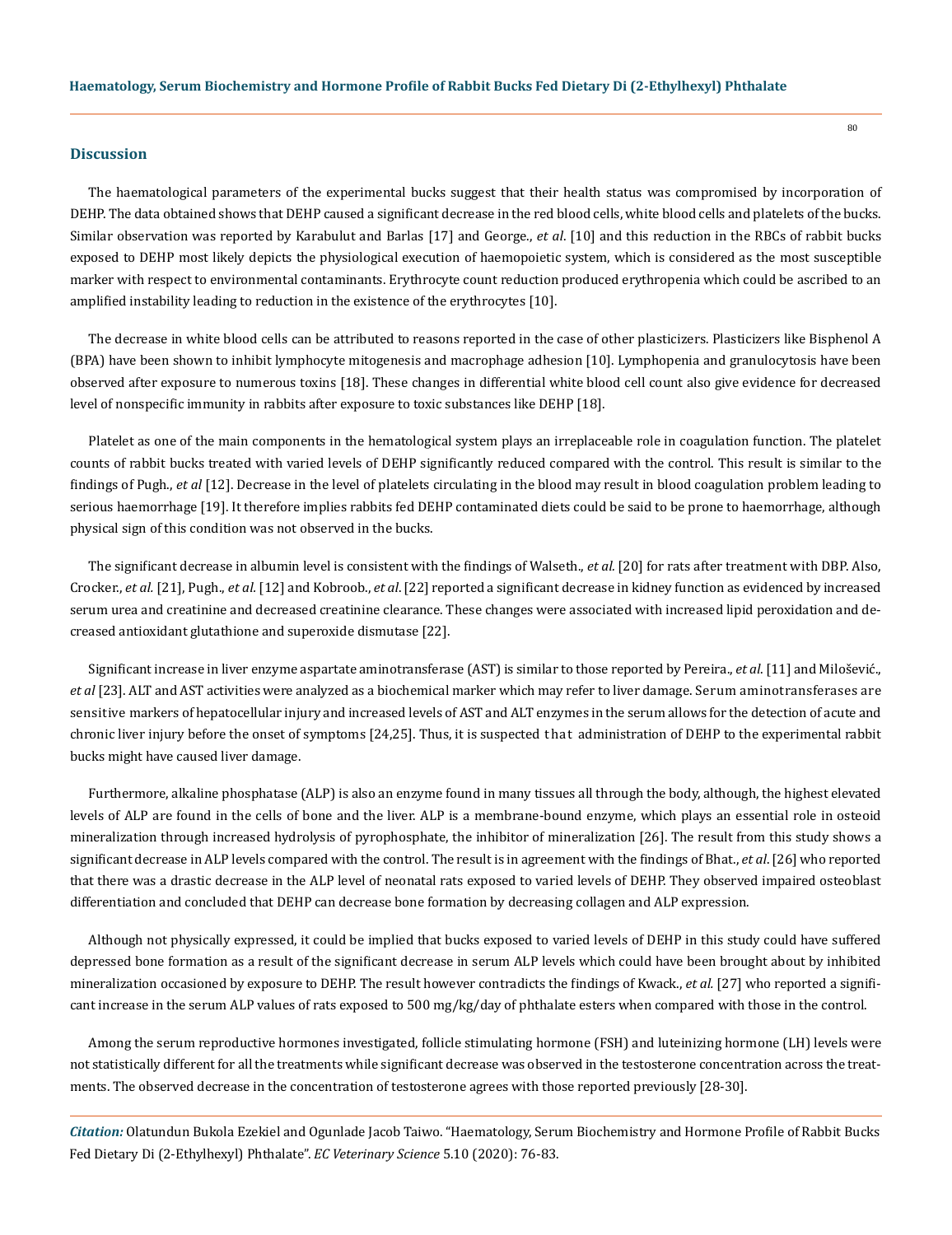Phthalate exposure affects the male reproductive system in multiple ways including reduced anogenital distance, cryptorchidism, hypospadias, testosterone suppression, impaired sperm production and testicular cancer [31,32]. Both high-dose [33] and low-dose [34] exposure to DEHP reduce circulating testosterone concentrations in adult animal testes. DEHP exposure is associated with Leydig cell tumor induction in the rat [17].

The Leydig cell's primary function is the production of testosterone, and that production is stimulated by luteinizing hormone (LH). Estradiol is synthesized from testosterone and provides negative feedback on the production of LH, as does testosterone. Hence, decreased levels of testosterone or estrogen can stimulate LH production and stimulate Leydig cell tumor induction [17]. As long as Leydig cells tumor is produced, testosterone level will reduce since it is produced by the Leydig cells. Testosterone, estradiol, and LH are regulated through the hypothalamic-pituitary-testis (HPT) axis. This suggests that DEHP caused a disruption in HPT axis. The decrease in testosterone concentration explains the decrease in daily sperm production of the experimental rabbits [35] since testosterone is a steroid hormone known to be critically involved in the initiation and maintenance of spermatogenesis [36].

Thyroid stimulating hormone (TSH) level also decreased as DEHP inclusion levels increased. The result agrees with the findings of Liu., *et al*. [37] and Sekiguchi., *et al*. [38] for rats. Phthalates can interfere with thyroid function, such as the central regulatory system in the hypothalamus and pituitary, the secretion and transport of thyroid hormone (TH) in the thyroid, and the metabolism of TH [39,40]. The DEHP can also disturb TH signaling by reducing circulating TH levels in serum [41]. Ye., *et al*. [42] also reported that after DEHP treatment of rats there was development of oxidative stress, as characterized by reactive oxidation species production in thyrocytes.

## **Conclusion**

This study has shown that feeding diets contaminated with DEHP as high as 400 ppm will compromise the health status of rabbit bucks as revealed by the decline in the RBC, WBC platelets and ALP as well as increases in creatinine and AST. The decrease in testosterone level could also limit their growth and reproductive potentials.

# **Bibliography**

- 1. [Li H and Kim KH. "Effects of mono-\(2-ethylhexyl\) phthalate on fetal and neonatal rat testis organ cultures".](https://academic.oup.com/biolreprod/article/69/6/1964/2712927) *Biology of Reproduction* [69.6 \(2003\): 1962-1972.](https://academic.oup.com/biolreprod/article/69/6/1964/2712927)
- 2. Rudel RA and Perovich LJ. "Phthalates, alkylphenols, [pesticides, polybrominated diphenyl ethers, and other endocrine-disrupting](https://pubs.acs.org/doi/10.1021/es0264596) compounds in indoor air and dust". *[Environment, Science and Technology](https://pubs.acs.org/doi/10.1021/es0264596)* 37 (2003): 4543-4553.
- 3. Bornehag CG., *et al*[. "The association between asthma and allergic symptoms in children and phthalates in house dust: a nested case](https://pubmed.ncbi.nlm.nih.gov/15471731/)control study". *[Environmental Health Perspectives](https://pubmed.ncbi.nlm.nih.gov/15471731/)* 112 (2004): 1393-1397.
- 4. Wormuth M., *et al*[. "What are the sources of exposure to eight frequently used phthalic acid esters in Europeans?"](https://www.researchgate.net/publication/312908946_What_are_the_sources_of_exposure_to_eight_frequently_used_phthalic_acid_esters_in_Europeans) *Risk Analysis* 26 [\(2006\): 803-824.](https://www.researchgate.net/publication/312908946_What_are_the_sources_of_exposure_to_eight_frequently_used_phthalic_acid_esters_in_Europeans)
- 5. [Lovekamp-Swan T and Davis BJ. "Mechanisms of phthalate ester toxicity in the female reproductive system".](https://www.ncbi.nlm.nih.gov/pmc/articles/PMC1241340/) *Environmental Health Perspective* [111 \(2003\): 139-145.](https://www.ncbi.nlm.nih.gov/pmc/articles/PMC1241340/)
- 6. Centers for Disease Control and Prevention (CDC). Third national report on human exposure to environmental chemicals: Phthalates (2005).
- 7. Nagaraj S [and Parimala SAG. "The impact of diethyl phthalate on the biochemical parameters in](https://www.academia.edu/33804600/THE_IMPACT_OF_DIETHYL_PHTHALATE_ON_THE_BIOCHEMICAL_PARAMETERS_IN_Labeo_rohita_Hamilton) *Labeo rohita* (Hamilton)". *Indo Asian [Journal of Multidisciplinary Research](https://www.academia.edu/33804600/THE_IMPACT_OF_DIETHYL_PHTHALATE_ON_THE_BIOCHEMICAL_PARAMETERS_IN_Labeo_rohita_Hamilton)* 2.6 (2016): 937-943.

*Citation:* Olatundun Bukola Ezekiel and Ogunlade Jacob Taiwo. "Haematology, Serum Biochemistry and Hormone Profile of Rabbit Bucks Fed Dietary Di (2-Ethylhexyl) Phthalate". *EC Veterinary Science* 5.10 (2020): 76-83.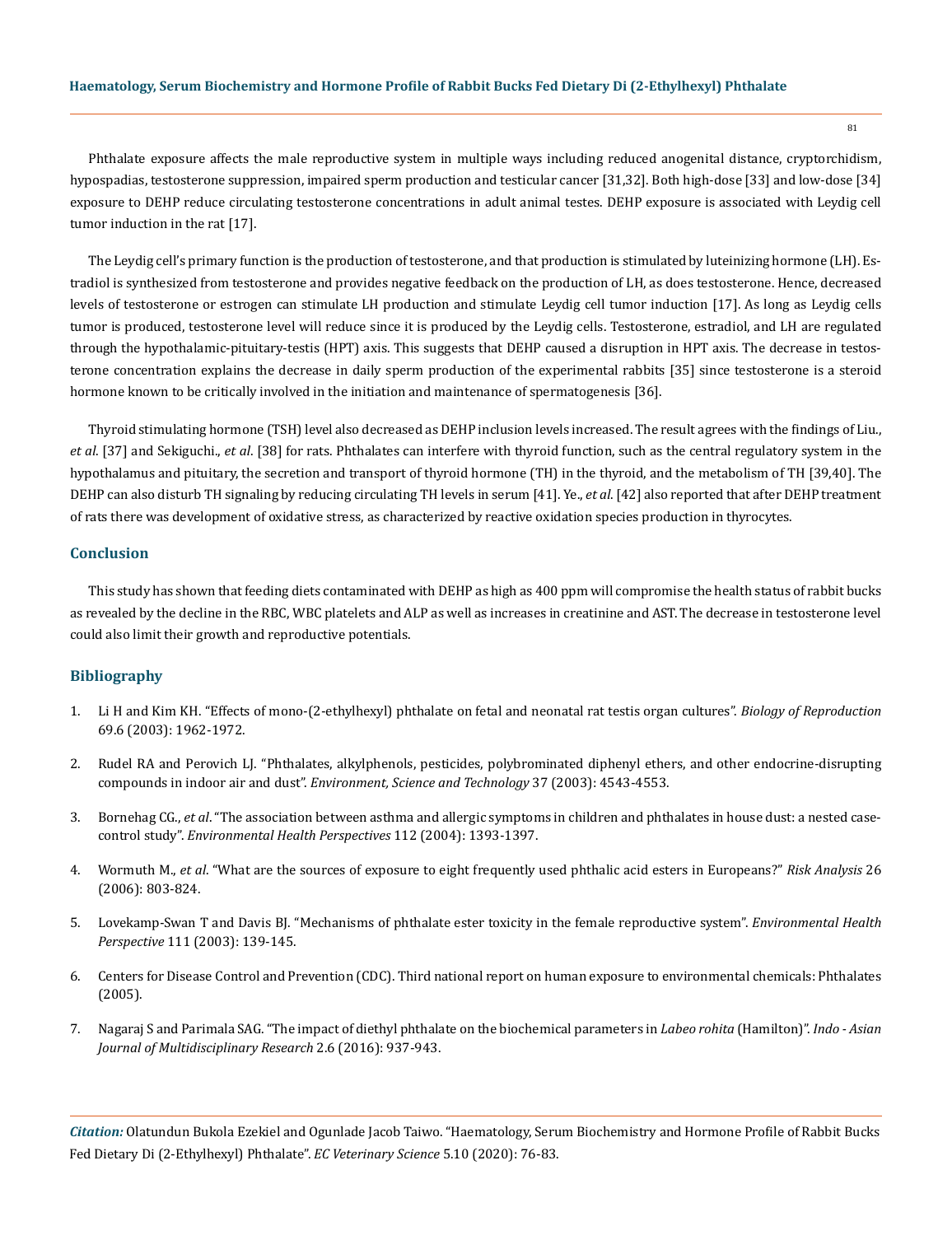## **Haematology, Serum Biochemistry and Hormone Profile of Rabbit Bucks Fed Dietary Di (2-Ethylhexyl) Phthalate**

- 8. Obiezue RN. *et al*. "Toxicity study of diethyl phthalate on *Clarias gariepinus* fingerlings". *[African Journal of Biotechnology](https://www.researchgate.net/publication/287343005_Toxicity_study_of_diethyl_phthalate_on_Clarias_gariepinus_fingerlings)* 13.7 (2014): [884-896.](https://www.researchgate.net/publication/287343005_Toxicity_study_of_diethyl_phthalate_on_Clarias_gariepinus_fingerlings)
- 9. David RM., *et al*[. "Chronic toxicity of di\(2-ethylhexyl\)phthalate in mice".](https://academic.oup.com/toxsci/article/55/2/433/1735933) *Toxicological Science* 58 (2000) 377-385.
- 10. George KR., *et al*[. "Effects of different sub-lethal concentrations of plasticizer-Diethyl phthalate on Fresh water murrel,](https://journals.ansfoundation.org/index.php/jans/article/view/1217) *Channa striatus* (Bloch)". *[Journal of Applied and Natural Science](https://journals.ansfoundation.org/index.php/jans/article/view/1217)* 9.1 (2017): 476- 481.
- 11. Pereira C., *et al*[. "Chronic toxicity of diethyl phthalate-a three generation lactational and gestational exposure study on male Wistar](https://europepmc.org/article/med/21783775)  rats". *[Environmental Toxicology and Pharmacology](https://europepmc.org/article/med/21783775)* 23.3 (2007): 319-327.
- 12. Pugh G., *et al*[. "Effects of di-isononyl phthalate, di-2-ethylhexyl phthalate, and clofibrate in cynomolgus monkeys".](https://pubmed.ncbi.nlm.nih.gov/10869467/) *Toxicological Sciences* [56.1 \(2000\) 181-188.](https://pubmed.ncbi.nlm.nih.gov/10869467/)
- 13. Jain NC. "Schalm's veterinary haematology". 4th edition. Lea and Febiger Philadelphia (1993).
- 14. Ogunlade JT., *et al*. "Effects of graded levels of *Moringa oleifera* [leaf meal on growth performance, semen quality indices, blood profile](http://www.crdeepjournal.org/wp-content/uploads/2019/04/Vol-8-3-1-IJLS.pdf)  and carcass characteristics of rabbit bucks". *[International Journal of Live Sciences](http://www.crdeepjournal.org/wp-content/uploads/2019/04/Vol-8-3-1-IJLS.pdf)* 8.3 (2019): 63-71.
- 15. Micaleft JV., *et al*[. "Serum binding of steroid tracers and its possible effects on direct steroid immune-assay".](https://pubmed.ncbi.nlm.nih.gov/8579290/) *Annal Clinical Biochemistry* [32 \(1995\): 566-574.](https://pubmed.ncbi.nlm.nih.gov/8579290/)
- 16. SAS Institute Inc. "SAS/STAT User's Guide". Version 8 for windows. SAS Institute Inc. SAS Campus Drive, Cary, North Carolina, U.S.A (1999).
- 17. Karabulut G and Barlas N. "Genotoxic, histologic, immunohistochemical, morphometric and hormonal effects of di(2-ethylhexyl) phthalate (DEHP) on reproductive systems in pre-pubertal male rats". *Toxicological Research* 7 (2018): 859-873.
- 18. Svobodova Z., *et al*[. "The effect of selected negative factors on haematological parameters of common carp,](https://actavet.vfu.cz/media/pdf/avb_2001070040457.pdf) *Cyprinus carpio*. L. and *Tench tincatinca* L". Proc. Sci. Papers to the 75th [Anniversary of Foundation of the RIFCH VodAany \(1996\): 95 -105.](https://actavet.vfu.cz/media/pdf/avb_2001070040457.pdf)
- 19. Coles EH. "Veterinary clinical pathology". 4th [Edition. W. B. Saunders Company, Philadelphia, London, and Toronto 4 \(1986\): 99-148.](https://onlinelibrary.wiley.com/journal/1939165x)
- 20. Walseth F., *et al*[. "Phthalate Esters I: Effects on Cytochrome P-450 Mediated Metabolism in Rat Liver and Lung, Serum Enzymatic](https://link.springer.com/article/10.1007/BF00569231)  [Activities and Serum Protein Levels".](https://link.springer.com/article/10.1007/BF00569231) *Archives of Toxicology* 50.1 (1982): 1-10.
- 21. Crocker JF., *et al*. "Effects of chronic phthalate exposure on the kidney". *[Journal of Toxicology and Environmental Health](https://pubmed.ncbi.nlm.nih.gov/3361614/https:/pubmed.ncbi.nlm.nih.gov/3361614/)* 23.4 (1988): [433-444.](https://pubmed.ncbi.nlm.nih.gov/3361614/https:/pubmed.ncbi.nlm.nih.gov/3361614/)
- 22. Kobroob A., *et al*[. "Damaging effects of bisphenol A on the kidney and the protection by melatonin: Emerging evidences from](https://www.hindawi.com/journals/omcl/2018/3082438/) *In vivo* and *In vitro* [studies". Oxidative Medicine and Cellular Longevity \(2018\): 3082438.](https://www.hindawi.com/journals/omcl/2018/3082438/)
- 23. Milošević NP., *et al*[. "Potential influence of the phthalates on normal liver function and cardiometabolic risk in males".](https://pubmed.ncbi.nlm.nih.gov/29234897/) *Environmental [Monitoring and Assessment](https://pubmed.ncbi.nlm.nih.gov/29234897/)* 190.1 (2017): 17.
- 24. [Fraga CG. "Relevance, essentiality and toxicity of trace elements in human health".](https://pubmed.ncbi.nlm.nih.gov/16125765/) *Molecular Aspects of Medicine* 26 (2005): 235-244.
- 25. Aydemir D., *et al*. ["Impact of the di-\(2-Ethylhexyl\) phthalate administration on trace element and mineral levels in relation to kidney](https://www.researchgate.net/publication/324512309_Impact_of_the_Di2-Ethylhexyl_Phthalate_Administration_on_Trace_Element_and_Mineral_Levels_in_Relation_of_Kidney_and_Liver_Damage_in_Rats)  and liver damage in rats". *[Biological Trace Element Research](https://www.researchgate.net/publication/324512309_Impact_of_the_Di2-Ethylhexyl_Phthalate_Administration_on_Trace_Element_and_Mineral_Levels_in_Relation_of_Kidney_and_Liver_Damage_in_Rats)* 186.2 (2018): 474-488.
- 26. Bhat FA., *et al*[. "Di 2-ethyl hexyl phthalate affects differentiation and matrix mineralization of rat calvarial osteoblasts](https://www.sciencedirect.com/science/article/abs/pii/S0887233312002573) *In vitro*". *[Toxicology In Vitro](https://www.sciencedirect.com/science/article/abs/pii/S0887233312002573)* 27 (2013): 250-256.

*Citation:* Olatundun Bukola Ezekiel and Ogunlade Jacob Taiwo. "Haematology, Serum Biochemistry and Hormone Profile of Rabbit Bucks Fed Dietary Di (2-Ethylhexyl) Phthalate". *EC Veterinary Science* 5.10 (2020): 76-83.